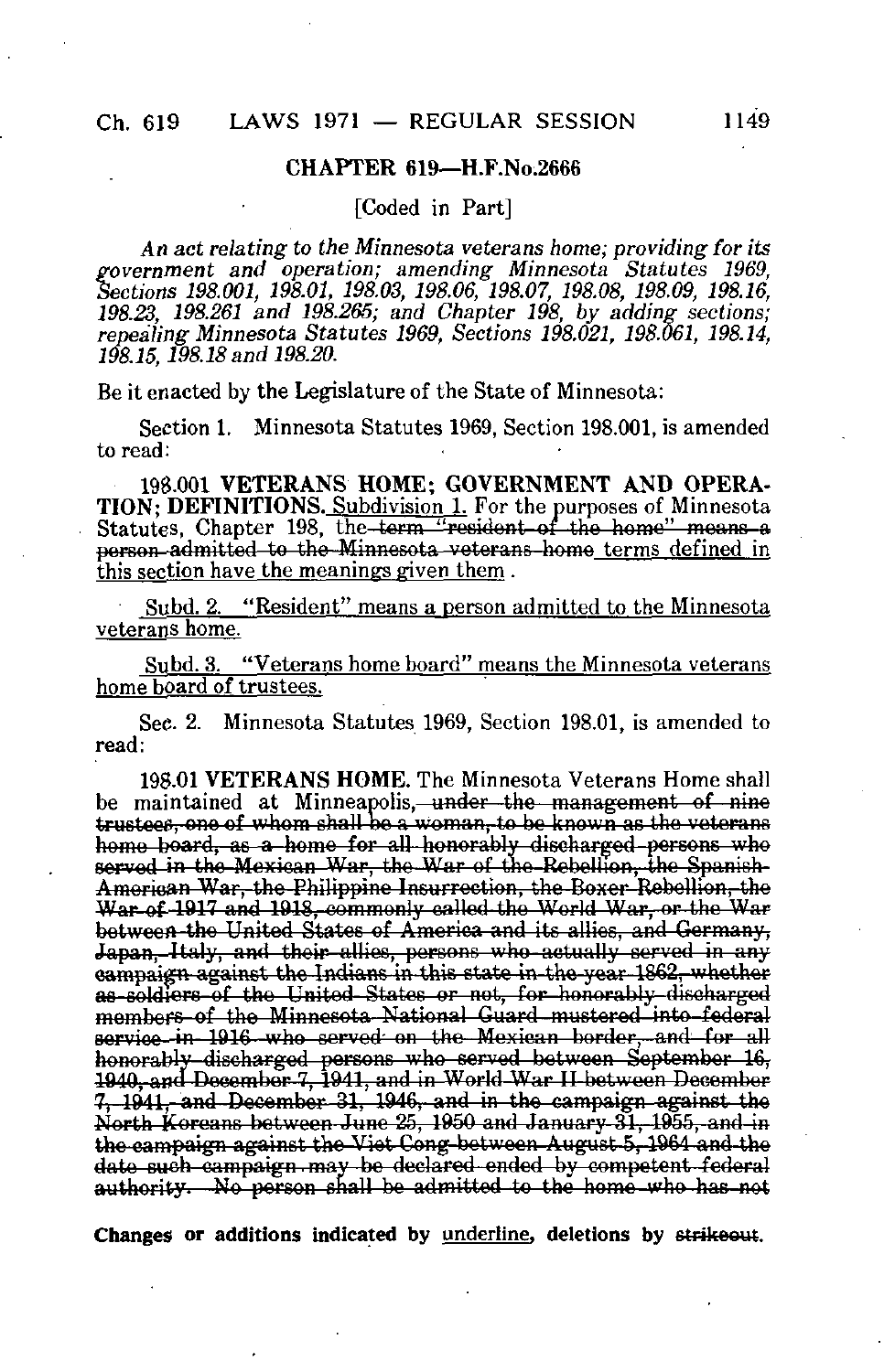boon a resident of the state for three years next preceding the date of his application, unless he served in a Minnesota regiment, or was credited to the state, or sorvod in the Indian Campaign as aforesaid; nor shall any person be admitted unless he is without adequate means of support, and is unable by reason of wounds, disease, old age, or infirmity to properly maintain himself and shall provide a home for veterans of all wars, and their wives, widows, mothers and fathers. who meet eligibility and admission requirements, and who comply with the rules and regulations of the home. Persons who served in the armed forces of the United States during a period of war, and <u>who were discharged or released therefrom under conditions other</u> than dishonorable, and who did not receive a bad conduct discharge. shall be eligible for admission to the Minnesota veterans home. "Period of war." as it refers to eligibility, is defined as follows:

(1) Active service in any campaign against the Indians in Minnesota in 1862 whether as soldiers of the United States or not.

(2) Civil War, or war between the states.

^3) Mexican War.

(4) Spanish-American War. April 21. 1898 through July 4. 1902.

(a) Includes Philippine Insurrection and Boxer rebellion.

(b) Includes service in Moro Province, April 21, 1898 through July 15. 1903.

(5) World War I. April 6. 1917 through April 1. 1920.

(a) Includes service in Russia. April 16. 1917 through April 1. 1920.

(b) Service through Julv 2. 1921 if active duty performed during basic war period.

(6) World War II. December 7. 1941 through December 31. 1946.

(a) Through July 25, 1947 if continuous duty began on or before December 31. 1946.

(7) Korean Conflict. June 27. 1950 through January 31. 1955.

(8) Vietnam era. August 5. 1964 to a date as shall hereafter be determined by presidential proclamation or concurrent resolution of the Congress.

Sec. 3. Minnesota Statutes 1969, Chapter 198, is amended by adding a section to read: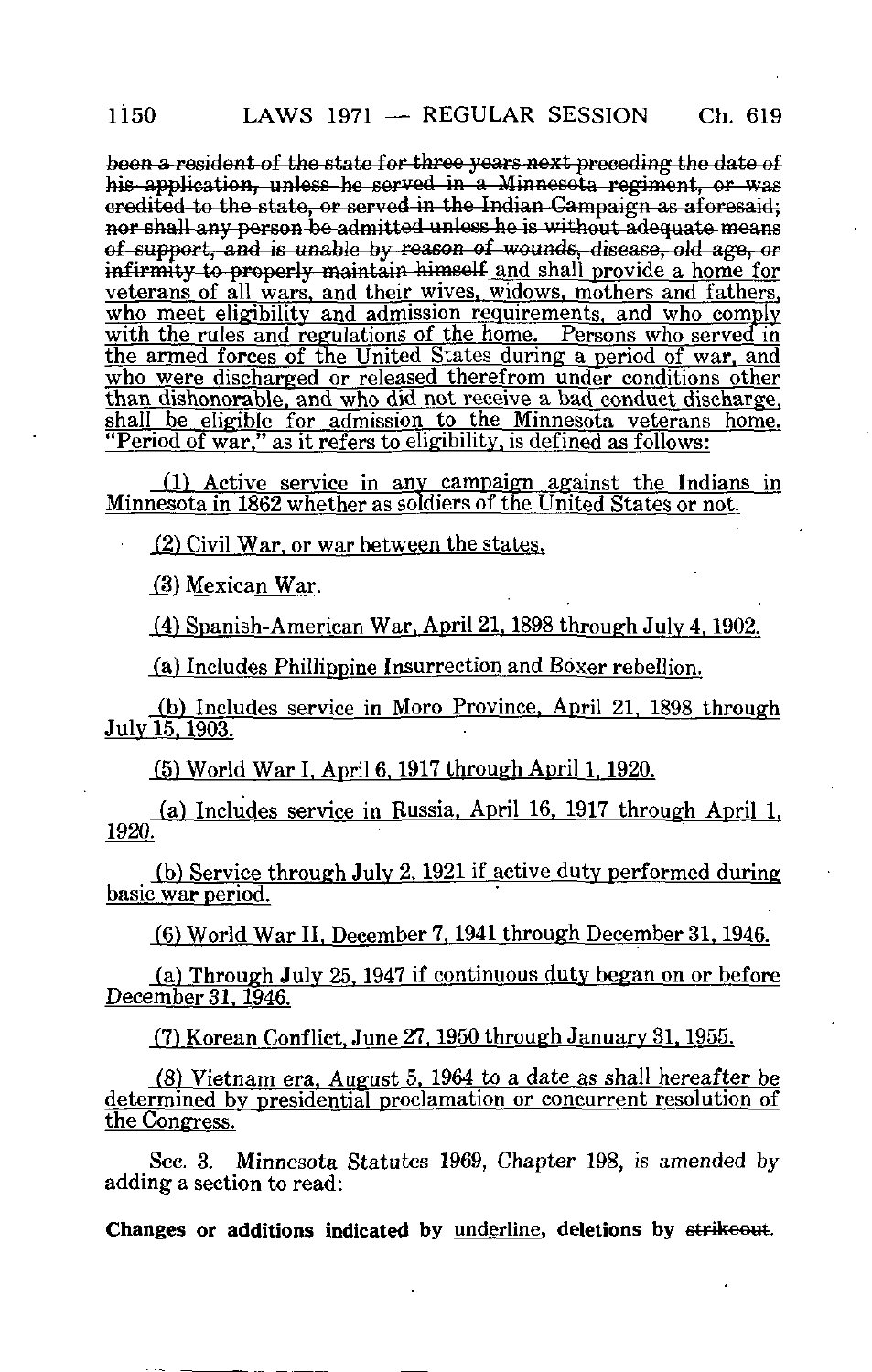[198.022] ELIGIBILITY OF WIVES, WIDOWS, MOTHERS AND FATHERS. The veterans home board is hereby authorized to admit eligible wives with their husbands, widows, mothers, and fathers when accompanying mothers, of those veterans who are or if living would be, eligible for admission to the home.

(1) All applicants for admission to the Minnesota veterans home must be without adequate means of support and unable by reason of wounds, disease, old age, or infirmity to properly maintain themselves.

(21 Veterans must have served in a Minnesota regiment or have been credited to the state of Minnesota, or have served in any campaign against the Indians as aforesaid, or have been a resident of the state for three years next preceding the date of application for admission.

(3) Wives, widows, mothers and fathers of eligible veterans must be at least 55 years of age, and have been residents of the state of Minnesota no less than five years next preceding the date of application for admission.

(4^ A widow, eligible for admission except that the veteran did not serve in a Minnesota regiment or was not a resident of Minnesota at the time of his death may be eligible for admission provided she has resided in the state not less than 15 years next preceding the date of application for admission.

(5) A wife, widow, or mother of the veteran who has previously been a resident of Minnesota for not less than ten years and who lost her residency in the state by moving therefrom for the benefit of her health or the health of her husband or son, and who has returned to the state for the purpose of making it her home is eligible for admission to the veterans home provided she is otherwise eligible.

(6) A wife or widow of a veteran of the Civil War or of a veteran who served in any campaign against the Indians as aforesaid shall be eligible for admission if she was married to the veteran prior to the year 1905. A wife or widow of a veteran of the Spanish-American War, the Phillippine Insurrection, or the Boxer rebellion shall be eligible for admission if she was married to the veteran prior to December 31.1937.

Sec. 4. Minnesota Statutes 1969, Section 198.03, is amended to read:

198.03 MAINTENANCE CHARGES. Any person-possessing all the qualifications required under now-or hereafter existing laws to render him otherwise eligible-to for admission to the Minnesota veterans home, except that he has means of support, may, nevertheless, in at the discretion of the veterans home board, be admitted to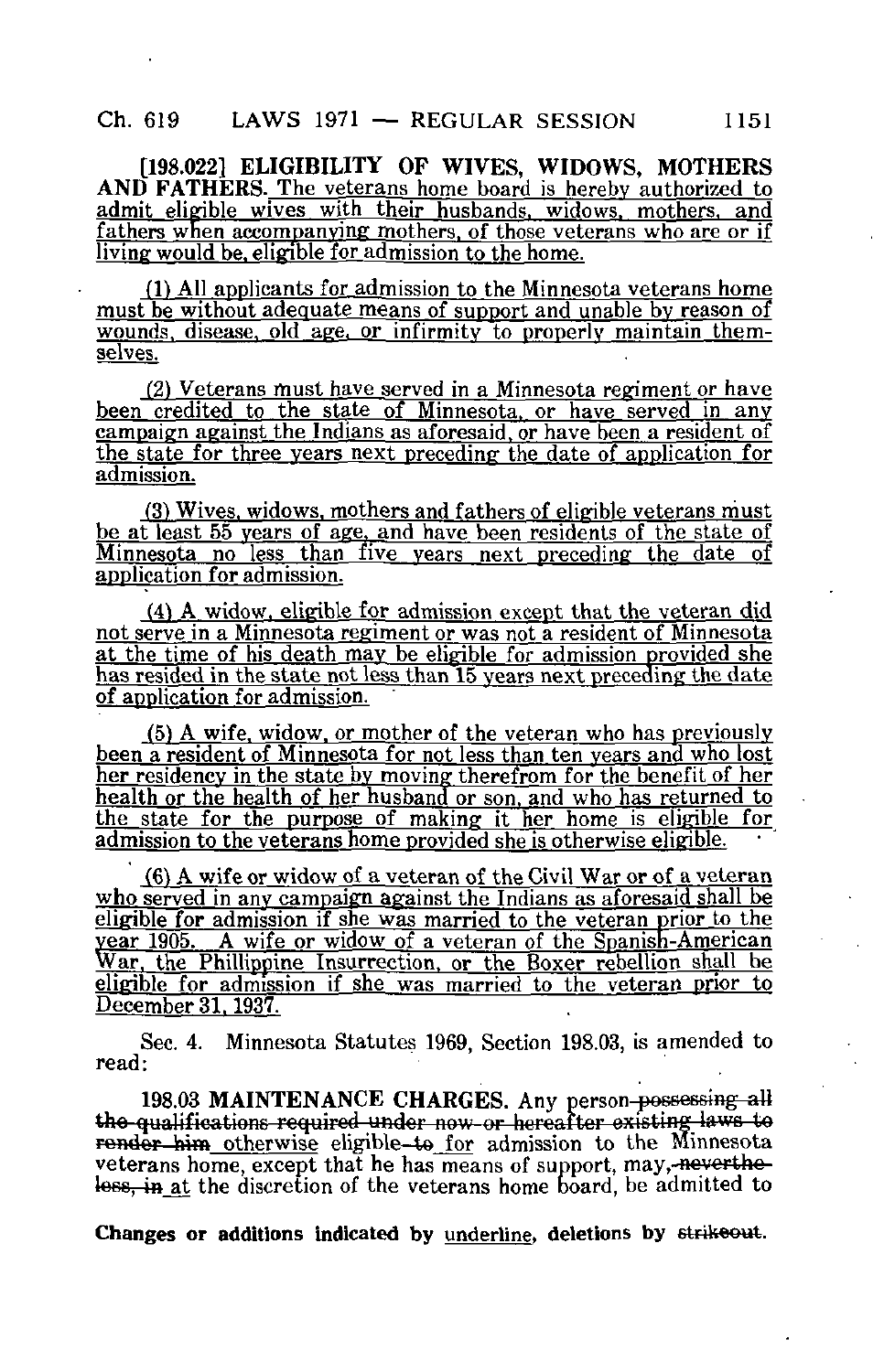the Minnesota veterans home upon entering into and complying with the terms of a contract made by him with such board, providing for reasonable compensation to be paid by such person to the state of Minnesota for his care, support, and maintenance in the home.

Sec. 5. Minnesota Statutes 1969, Section 198.06, is amended to read:

198.06 BOARD OF TRUSTEES; APPOINTMENT; DUTIES. The Minnesota veterans home shall be governed by and is under the management of nine trustees, one of whom shall be a woman, to be known as the veterans home board. The-nine trustees of the veterans home board shall be appointed by the governor with the consent of the senate, each for a term of six years, and until his successor qualifies. There shall be one trustee appointed from each congressional district, and one at large. No two members of the board of trustees, except the one member appointed at large, shall reside, at the time of their appointment, in the same congressional district. Vacancies shall be filled by like appointment for unexpired terms. They shall receive as compensation for their services in attending meetings of the board and meetings of any committee thereof, the sum of \$25 per day for each such-meeting day so attended, and in addition thereto actual-expenses incurred in-attending such meeting. — Claims for such compensation shall bo paid in accordance with section 6.21. Not more than five of the trustees shall be members of the same political partyand. In the selection of trustees, officers of the home, and employees of- the board, preference shall be given to honorably discharged soldiers, sailors and marines veterans. Each trustee shall give a bond to the state in the penal sum of \$5,000, conditioned for the faithful discharge of his duties and economical expenditure of the funds provided for hereunder. The trustee who shall be selected by the board as treasurer of the home-shall give an additional bond to the state in such sum as may be designated by the board of trustees, conditional that such treasurer shall account for and  $\gamma_{\text{pay over}}$ according to the directions of the board, all-moneys or other property which may come into his possession with the consent of the residents of the home from residents of such home as such treasurer. The surety on such treasurer's bond may be any surety company that is authorized to contract as such by the laws of this state, and the cost thereof shall be paid out of the home support fund The veterans home board shall determine policy and shall adopt and enforce rules for the government of the home and proper bylaws for the conduct of its usiness. It shall make rules not inconsistent with Minnesota Statutes. Chapter 198. respecting the admission, maintenance, conduct and discharge of residents of the home, and the disbursements of funds under its control .

Sec. 6. Minnesota Statutes 1969, Section 198.07, is amended to read: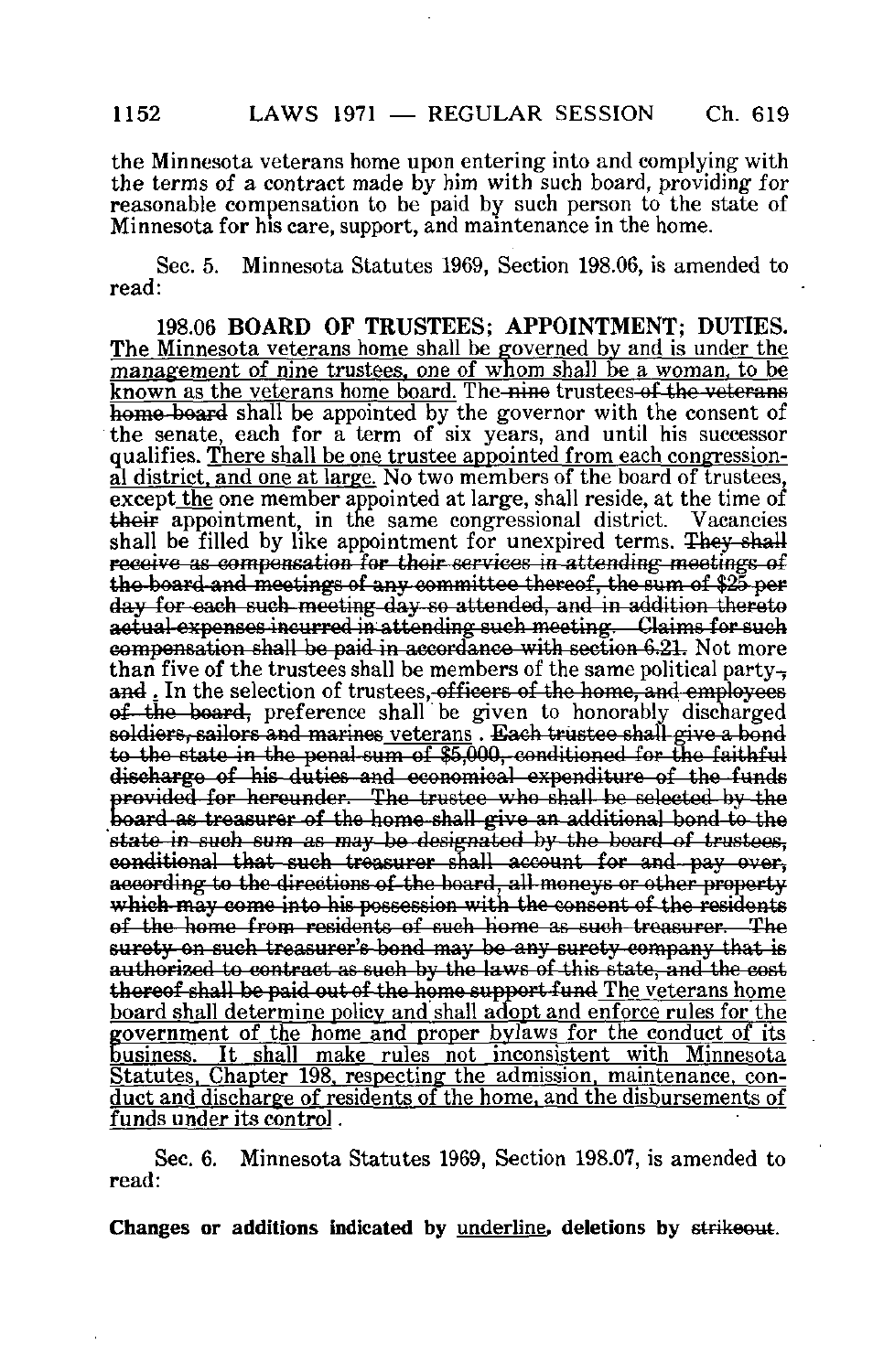## $Ch. 619$  LAWS 1971 — REGULAR SESSION 1153

198.07 OFFICERS; EXECUTIVE COMMITTEE. The veterans home board shall-appoint a secretary, and elect from its members a president, a treasurer of the home, and an executive committee of three. The same person may hold the positions of president and The same person may hold the positions of president and treasurer and president. The secretary shall record its transactions and keep books, records and accounts,'showing the administration of the veterans home and relief funds, and all facts of- public interest relating to the home. The state treasurer shall be ex officio-the treasurer of tho board.—Tho board shall adopt and enforce rulos for the government of the home and proper bylaws for the conduct of its business, and, with the approval of the governor, may also make rules not inconsistent with-this chapter, respecting the admission, maintenance, and discharge of residents of the home, and the disbursements of the funds under its control The executive committee may exercise such powers as the bylaws adopted pursuant to section 198.06 shall permit.

Sec. 7. Minnesota Statutes 1969, Chapter 198, is amended by adding a section to read:

[198.071] COMPENSATION. Veterans home board members shall receive as compensation for their services in attending meetings of the board and meetings of any committee thereof, the sum of \$25 per day for each such meeting day so attended, and in addition thereto shall receive reimbursement for actual and necessary expenses incurred in the performance of their duties. Claims for such compensation shall be paid in accordance with Minnesota Statutes. Section 6.21.

Sec. 8. Minnesota Statutes 1969, Chapter 198, is amended by adding a section to read:

[198.072] BOND. Each trustee shall give a bond to the state in the sum of S5.000. conditioned for the faithful discharge of his duties and economical expenditure of the funds provided for herein. The trustee selected as treasurer of the home shall give an additional bond to the state in such sum as may be designated by the board, conditional that such treasurer shall account for and pay over, according to the directions of the board, all moneys or other property which may come into his possession with the consent of the residents of the home from residents of such home. The surety on such treasurer's bond may be any surety company that is authorized to contract as such by the laws of the state of Minnesota, and the cost thereof shall be paid from funds appropriated to the veterans home.

Sec. 9. Minnesota Statutes 1969, Chapter 198, is amended by adding a section to read:

[198.073] REPORTS. Every two years the veterans home board shall report to the governor all its proceedings during the preceding

Changes or additions indicated by underline, deletions by strikeout. 1 Minn.S.L L971 Bd.Vol.—73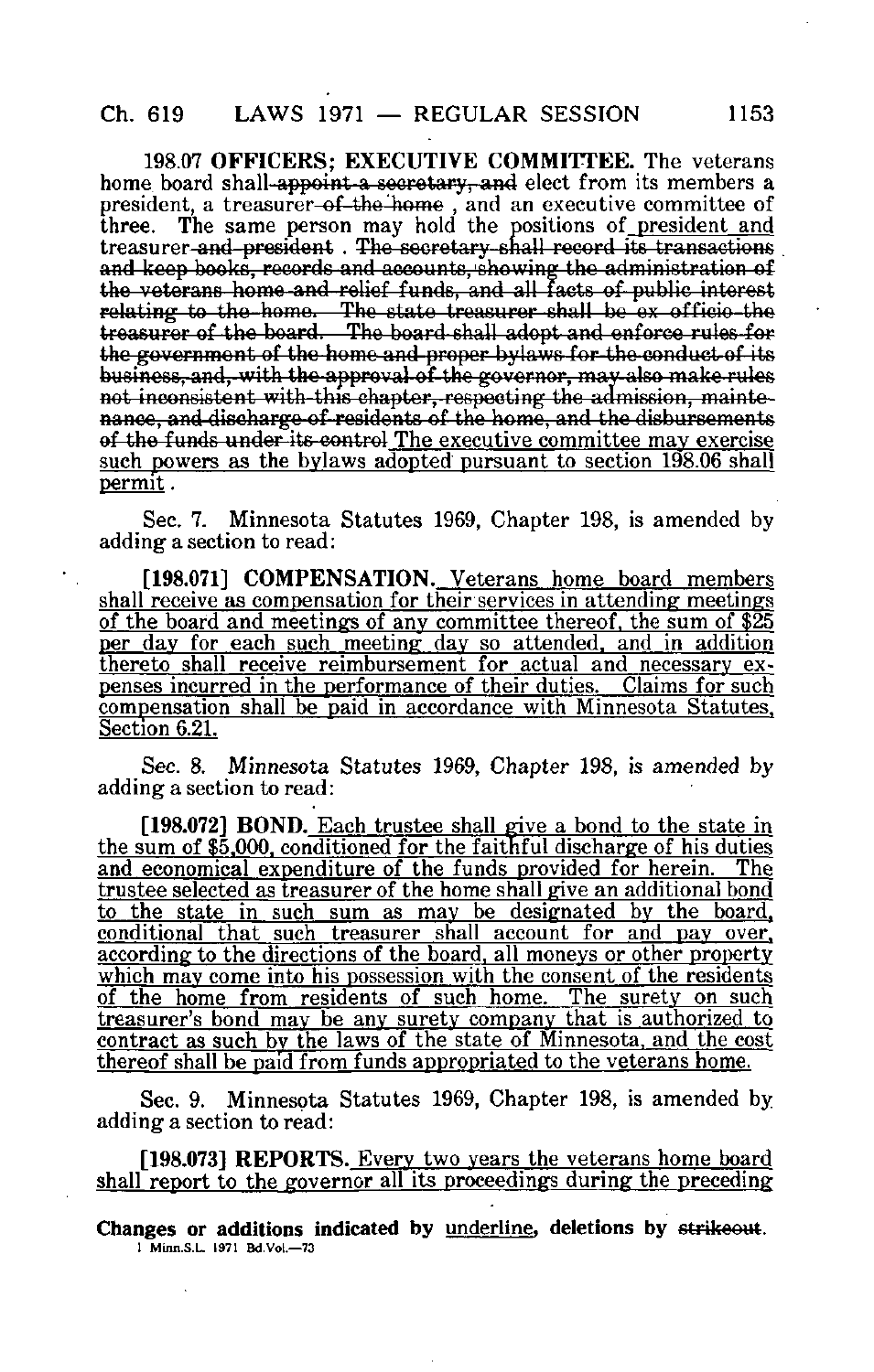## 1154 LAWS 1971 — REGULAR SESSION Ch. 619

two years, which report, with such information and recommendations concerning its work as the board may deem proper, shall also be submitted to the legislature in print on or before November 15 in each even numbered year.

Sec. 10. Minnesota Statutes 1969, Section 198.08, is amended to read:

198.08 MEETINGS. Meetings of the board shall be as set forth in the bylaws adopted pursuant to section 198.06. The annual meeting of the veterans home board shall be held on the second Tuesday of August, and a semiannual meeting on the second Tuesday of February, at which times the trustees shall examine into the condition of tho residents of tho homo, and of all others under thoir eare.—A special meeting Special meetings for a designated purpose may be called at any time by the president or by any two of the trustees. Tho executive committee shall meet at least once each month, and, when assembled, may exercise such powers of the board as the bylaws shall permit. The principal office of the board, and the usual place of its meetings, shall be at the home.

Sec. 11. Minnesota Statutes 1969, Section 198.09, is amended to read:

198.09 OFFICERS, EMPLOYEES. The veterans home board shall appoint a commandant an administrator for such term as it may deem proper, who, under its direction, shall have immediate charge of the <u>day to day</u> operation of the home. He shall nominate for approval by the board all necessary subordinate officials and employees, and may-suspend any of them for inefficiency or misconduct. The grounds for cuoh suspension chall bo reported to tho board, whoso dooioion, aftor a hearing theroon, shall bo final.

Sec. 12. Minnesota Statutes 1969, Section 198.16, is amended to read:

198.16 DONATIONS; FOR GENERAL PURPOSES. The veterans home board is hereby authorized to accept-in on behalf of the state any gift, grant, bequest, or devise made for the purposes of this chapter, and administer the same as directed by the donor. proceeds therefrom including moneys derived from the sale of any real or personal property shall be deposited in the state treasury and credited to the Minnesota Veterans Home Endowment, Bequest, and Devises Fund-which is hereby created. Said fund shall consist of two accounts, one of which shall include any trusts prescribed by the donor, the other shall include any currently expendable proceeds. Disbursements from this fund shall be made by the state treasurer upon warrants of the state auditor in the manner provided for the issuance of other state warrants.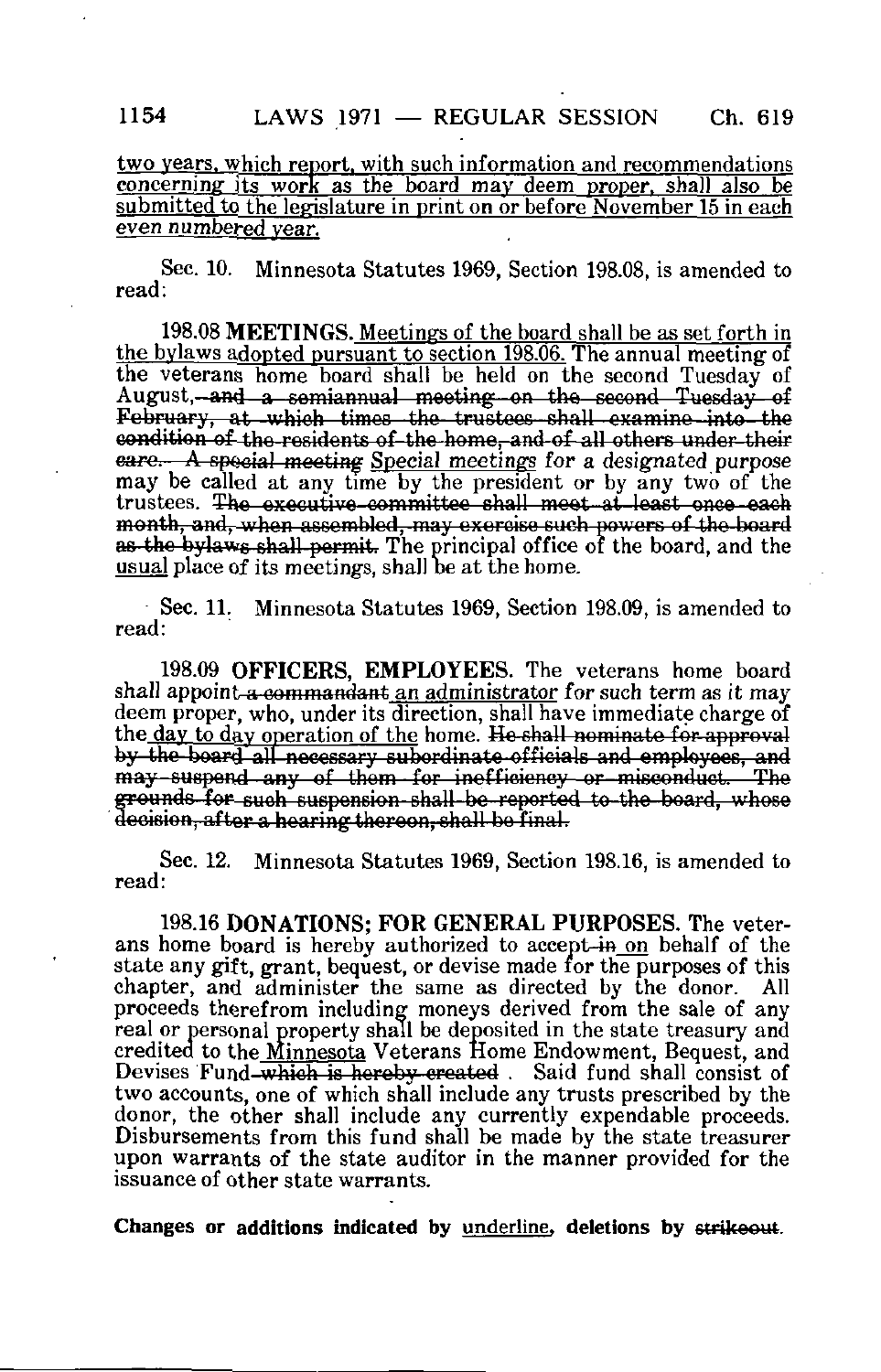Whenever the veterans home board shall deem it advisable, in accordance with law, to sell or otherwise dispose of any real or personal property thus acquired, the commissioner upon the request of the board shall sell or otherwise dispose of said property in the manner provided by law for the sale or disposition of other state property hy the commissioner of administration.

At each biennial meeting the board shall report to the governor all its proceedings during the preceding two years, which report, with sueh information and recommendations concerning its work as the board may deem proper, shall also be submitted to the legislature in print on or before November 15 in each even numbered vear.

Sec. 13. Minnesota Statutes 1969, Chapter 198, is amended by adding a section to read:

[198.161] DONATIONS FOR PARTICULAR PURPOSES. The veterans home board may accept donations and gifts of money for the benefit of the residents of the home. All moneys so received shall be deposited in a separate account at the home and records shall be kept. clearly showing the identity of the donor, the purpose of the donation and the ultimate disposition of the donation. Each donation shall be duly receipted and shall be expended or used by the veterans home board as nearly in accordance with the condition of the gift or donation as is compatible with the best interests of the residents of the home. The donations so received to the extent they are made to the state of Minnesota are hereby appropriated to the veterans home board for the purposes of chapter 198.

Sec. 14. Minnesota Statutes 1969, Section 198.23, is amended to read:

198.23 PERSONAL PROPERTY OF RESIDENTS; WILLS. As a condition of-his admission to the home, every person shall execute his will, and deposit the same with the secretary administrator of the home , disposing of any personal property of which he may die possessed. Upon the decease of any such testator, the veterans home board shall cause such of his personal estate as may be left in his possession to be disposed of pursuant to the will , without-probate thereof or other proceedings thereon . All property of the deceased resident of the home not so bequeathed by will, and remaining at the home, unclaimed, for one year after his death, shall be inventoried, appraised, and sold, and the proceeds thereof paid into the state treasury to the credit of the Minnesota veterans home endowment, bequest and devises fund.

Sec. 15. Minnesota Statutes 1969, Section 198.261, is amended to read:

198.261 CANTEEN AND COFFEE SHOP. Any profits derived from the operation of the canteen and coffee shop at the Minnesota